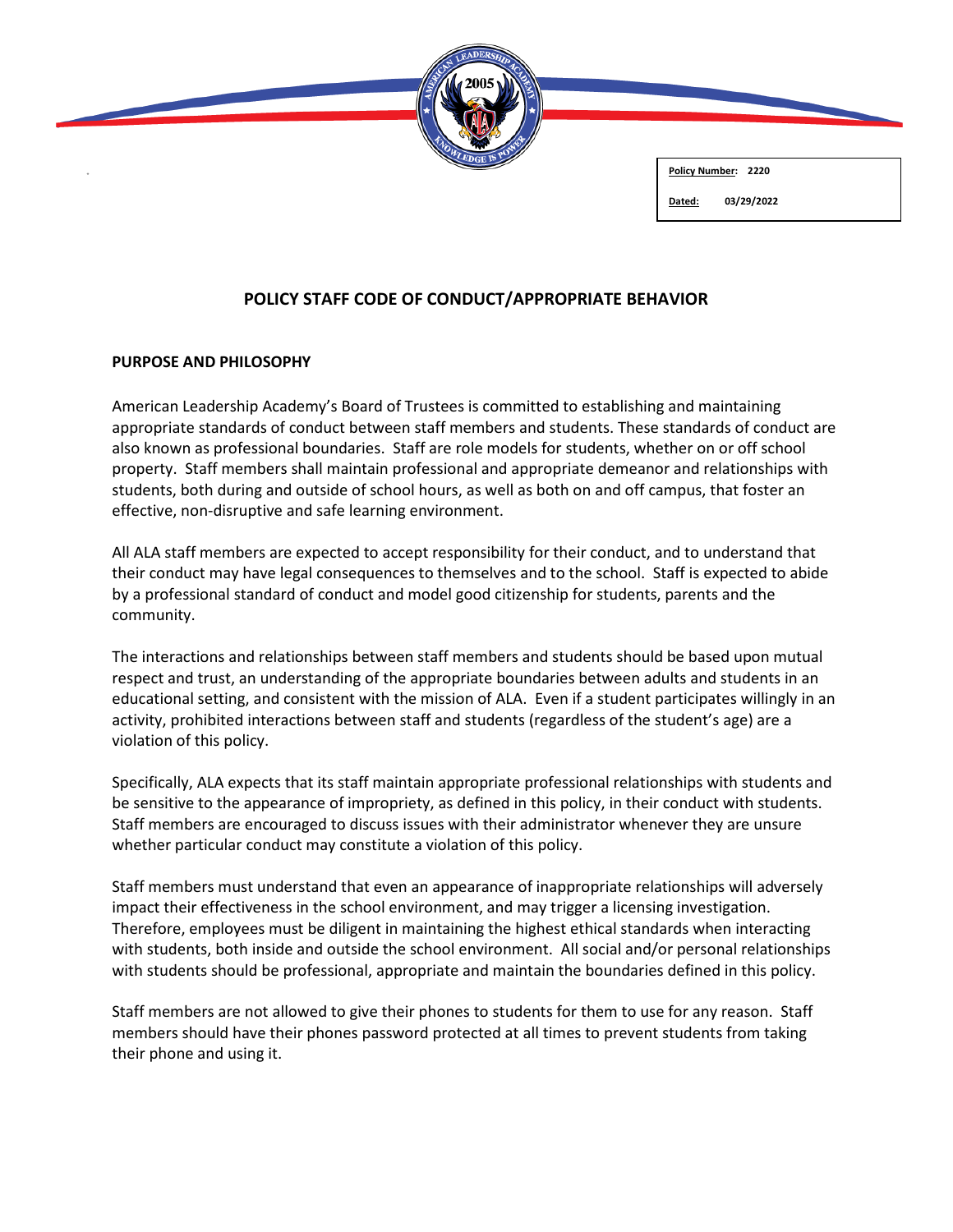## **DEFINITIONS**

- 1. "Boundary violation" means crossing verbal, physical, emotional, or social lines that staff must maintain in order to ensure structure, security, and predictability in an educational environment and may include the following, depending on the circumstances:
	- a. Isolated, one-on-one interactions with a student out of the line of sight of others;
	- b. Meeting with a student in rooms with covered or blocked windows;
	- c. Telling risqué jokes to, or in the presence of a student;
	- d. Employing favoritism to a student;
	- e. Giving gifts to individual students;
	- f. Staff member initiated frontal hugging or other inappropriate touching;
	- g. Fostering, encouraging, or participating in emotionally or socially intimate relationships with students.
	- h. Photographing an individual student for a non-educational purpose or use;
	- i. Initiating or continuing communications with students for reasons unrelated to any direct educational purpose, including oral or written communication, telephone calls, electronic communication such as texting, instant messaging, email, chat rooms, Facebook, or other social networking sites, webcams, or photographs;
	- j. Exchanging personal email or phone numbers with a student for a non-educational purpose or use;
	- k. Interacting privately with a student through social media, computer, or handheld devices that is not specifically school related;
	- l. Sharing verbally or by electronic communication any inappropriate, lewd or sexual in nature, image or photograph with a student;
	- m. Engaging in any romantic or sexual relationships with students, including dating, flirting, sexual contact, inappropriate physical displays of affection, or sexually suggestive comments between staff and students; and
	- n. Discussing your own or another staff member's personal life or personal issues with a student.
- 2. "Boundary violation" does not include;
	- a. Offering praise, encouragement, or acknowledgement;
	- b. Offering rewards available to all who achieve;
	- c. Giving a pat on the back or a shoulder;
	- d. Giving a side hug;
	- e. Giving a handshake or high five;
	- f. Offering words of kindness;
	- g. Utilizing public social media alerts to groups of students and parents; or
	- h. Contact permitted by an IEP or 504 plan.
- 3. "Grooming" means befriending and establishing an emotional connection with a child or a child's family to lower the child's inhibitions for emotional, physical, or sexual abuse.
- 4. "Sexual conduct" includes any sexual contact or communication between a staff member and a student.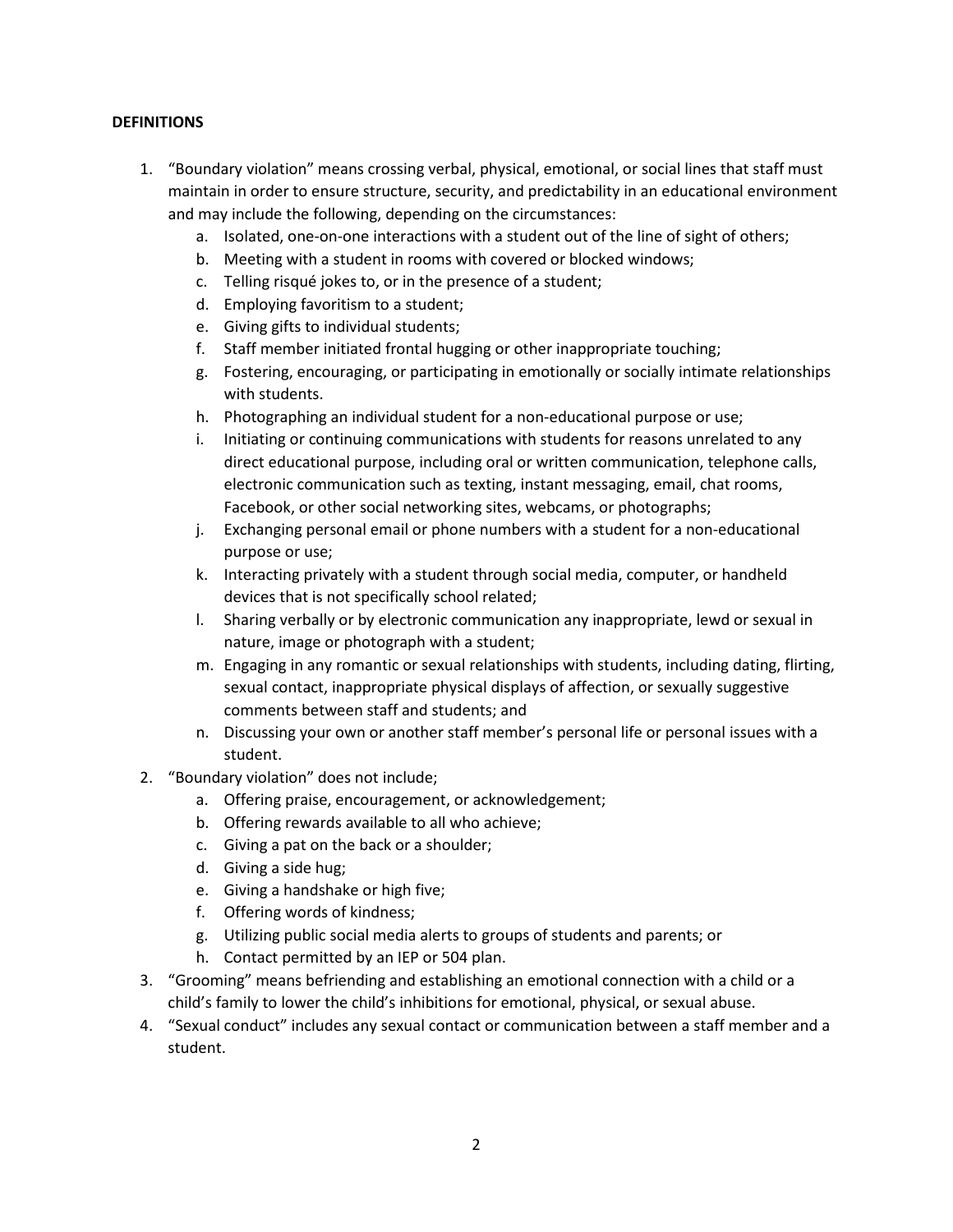- 5. "Staff member" means any individual employed by American Leadership Academy, including any certified or classified employee, along with any coach, substitute, contractor, chaperone or volunteer with unsupervised access to students.
- 6. "Student" means a child enrolled at the school.

## **POLICY**

- 1. Staff members shall recognize and maintain appropriate personal boundaries in teaching, supervising and interacting with students and shall avoid boundary violations including behavior that could reasonably be considered grooming or lead to even an appearance of impropriety.
- 2. A staff member may not subject a student to any form of abuse including, but not limited to:
	- a. Physical abuse;
	- b. Verbal abuse;
	- c. Sexual abuse; or
	- d. Mental abuse.
- 3. A staff member shall not touch a student in a way that makes a reasonable objective student feel uncomfortable.
- 4. A staff member shall not engage in any sexual conduct toward or sexual relations with a student including, but not limited to viewing with a student, or allowing a student to view, pornography or any other sexually explicit or inappropriate images or content, whether video, audio, print, text, or other format.
- 5. Staff member communications with students, whether verbal or electronic, shall be professional and avoid boundary violations.
- 6. A staff member may not engage in harassing or discriminatory behavior towards students, parents/guardians, or other staff members or use profane, obscene, or abusive language against them or in front of them.
- 7. Staff members may not cause damage to or engage in theft of property belonging to students, staff or the school.
- 8. A staff member shall not provide gifts, special favors, or preferential treatment to a student or group of students.
- 9. A staff member shall not discriminate against a student on the basis of sex, religion, national origin, gender identity, sexual orientation, or any other prohibited class.
- 10. Staff member use of electronic devices and social media to communicate with students must be professional, pertain to school activities or classes, and comply with the Family Educational Rights and Privacy Act.
- 11. A staff member may not use or be under the influence of alcohol or illegal substances during work hours on school property or at school sponsored events while acting as a staff member. Additionally, a staff member may not use any form of tobacco or electronic cigarettes on school property or at school sponsored activities.
- 12. Staff members may not provide alcohol or drugs (regardless of age) to students.
- 13. A staff member shall cooperate in any investigation concerning allegations of actions, conduct, or communications that if proven, would violate this policy.
- 14. ALA recognizes that familial relationships between a staff member and a student may provide for exceptions to certain provisions of this policy.